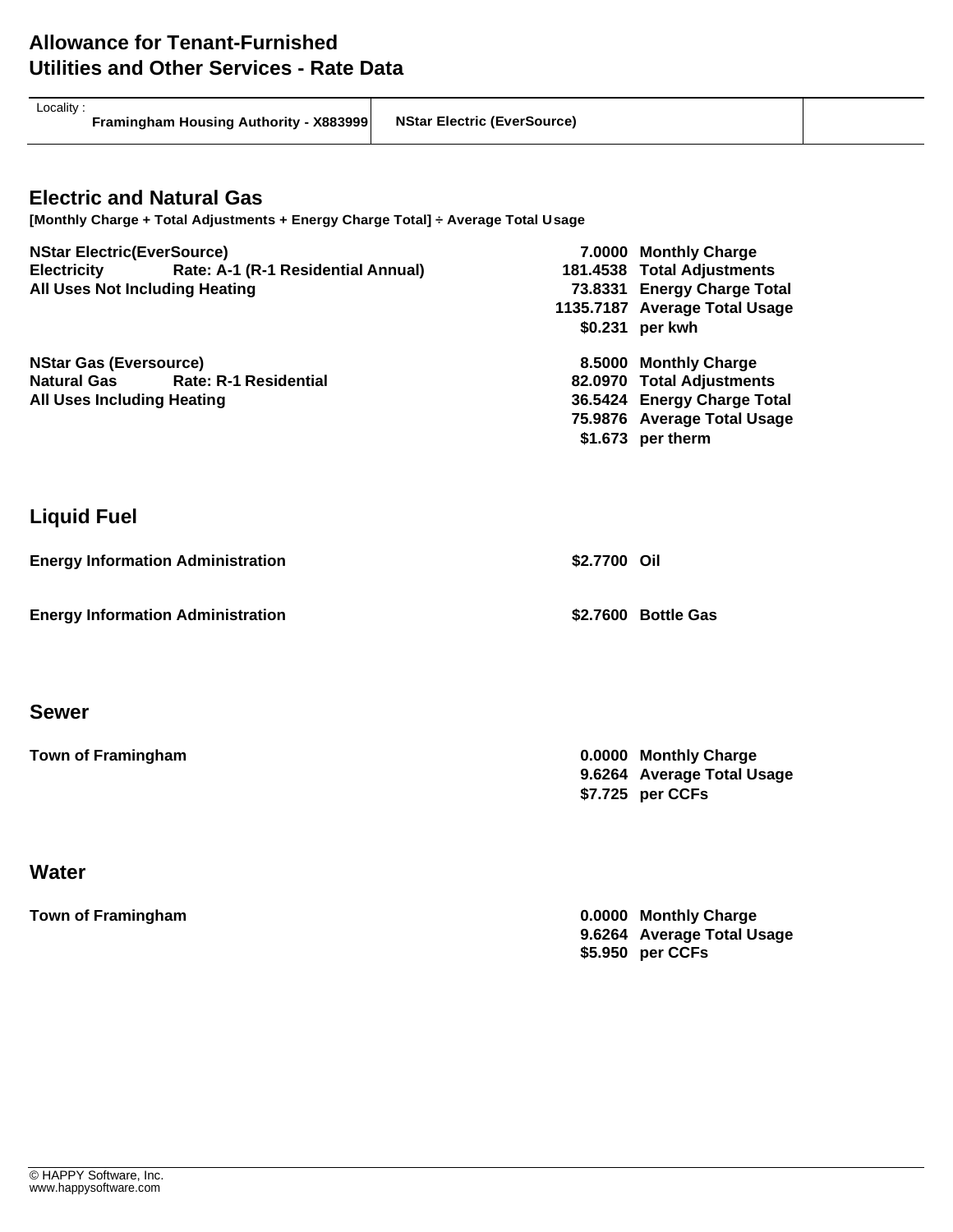| Locality: Framingham Housing Authority -<br>X883999 | NStar Electric (EverSource) | Date<br>02/01/2021 |
|-----------------------------------------------------|-----------------------------|--------------------|
|-----------------------------------------------------|-----------------------------|--------------------|

| <b>HEATING</b>          | average<br>consumption<br>$\star$ | rate     | 6060 AHDD<br>$\ast$<br>$=$ | 2 Bedroom<br><b>Older Home Converted</b> |
|-------------------------|-----------------------------------|----------|----------------------------|------------------------------------------|
| <b>Natural Gas</b>      | 60.39 therms                      | \$1.673  |                            | \$86.89                                  |
| Electric                | 580.58 kwh                        | \$0.231  |                            | \$115.31                                 |
| <b>Bottled Gas</b>      | 66.43 gal (factored)              | \$2.7600 |                            | \$157.67                                 |
| Oil                     | 58.64 gal                         | \$2.7700 |                            | \$139.70                                 |
| <b>COOKING</b>          |                                   |          |                            |                                          |
| <b>Natural Gas</b>      | 7.39 therms                       | \$1.673  |                            | \$12.37                                  |
| Electric                | 102.32 kwh                        | \$0.231  |                            | \$23.63                                  |
| <b>Bottled Gas</b>      | 8.13 gal (factored)               | \$2.7600 |                            | \$22.44                                  |
| <b>OTHER ELECTRIC</b>   | 352.49 kwh                        | \$0.231  |                            | \$81.40                                  |
| <b>WATER HEATING</b>    |                                   |          |                            |                                          |
| <b>Natural Gas</b>      | 9.15 therms                       | \$1.673  |                            | \$15.31                                  |
| Electric                | 125.99 kwh                        | \$0.231  |                            | \$29.10                                  |
| <b>Bottled Gas</b>      | 10.07 gal (factored)              | \$2.7600 |                            | \$27.78                                  |
| Oil                     | 8.64 gal                          | \$2.7700 |                            | \$23.92                                  |
| <b>AIR CONDITIONING</b> | 78.97                             | \$0.231  | < 2000 ACDD                | \$18.24                                  |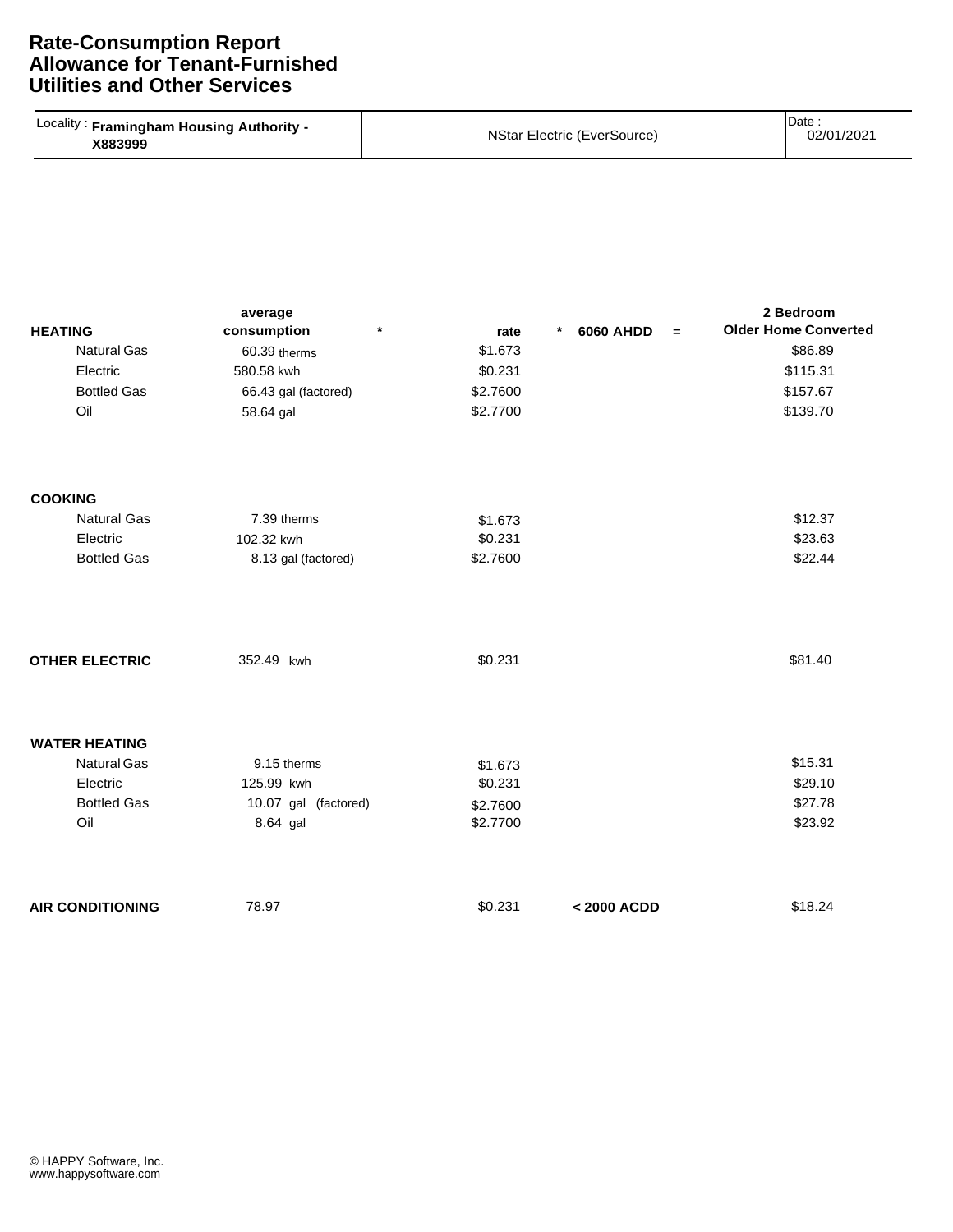| X883999                                    | Locality: Framingham Housing Authority -<br><b>NStar Electric (EverSource)</b> |                         |                         |                         |                           |                | Date:<br>02/01/2021 |                |
|--------------------------------------------|--------------------------------------------------------------------------------|-------------------------|-------------------------|-------------------------|---------------------------|----------------|---------------------|----------------|
| 6060 AHDD                                  |                                                                                |                         |                         |                         | Monthly Dollar Allowances |                |                     |                |
| Unit Type                                  | 0BR                                                                            | 1 BR                    | 2 BR                    | 3 BR                    | 4 BR                      | 5 BR           | 6 BR                | 7 BR           |
| Mobile Home (Manufactured Home)*           |                                                                                |                         |                         |                         |                           |                |                     |                |
| a. Natural Gas                             | 44                                                                             | 53                      | 69                      | 88                      | 110                       |                |                     |                |
| b. Electric                                | 59                                                                             | 71                      | 91                      | 117                     | 146                       |                |                     |                |
| c. Bottle Gas                              | 80                                                                             | 96                      | 125                     | 160                     | 200                       |                |                     |                |
| d. Oil                                     | 71                                                                             | 85                      | 110                     | 142                     | 177                       |                |                     |                |
| High-Rise with Elevator                    |                                                                                |                         |                         |                         |                           |                |                     |                |
| a. Natural Gas                             | 45                                                                             | 51                      | 61                      | 74                      | 84                        | 105            | 120                 | 136            |
| b. Electric                                | 53                                                                             | 65                      | 79                      | 98                      | 122                       | 142            | 163                 | 184            |
| Row House/Garden Apt (Rowhouse/Townhouse)* |                                                                                |                         |                         |                         |                           |                |                     |                |
| a. Natural Gas                             | 44                                                                             | 58                      | 79                      | 99                      | 120                       | 139            | 160                 | 181            |
| b. Electric                                | 58                                                                             | 78                      | 105                     | 131                     | 159                       | 184            | 212                 | 240            |
| c. Bottle Gas                              | 79                                                                             | 106                     | 144                     | 179                     | 217                       | 252            | 290                 | 328            |
| d. Oil                                     | 70                                                                             | 94                      | 127                     | 159                     | 192                       | 223            | 257                 | 291            |
| Two-Three Family/Duplex (Semi-Detached)*   |                                                                                |                         |                         |                         |                           |                |                     |                |
| a. Natural Gas                             | 53                                                                             | 68                      | 90                      | 112                     | 132                       | 150            | 172                 | 195            |
| b. Electric                                | 70                                                                             | 91                      | 120                     | 149                     | 175                       | 199            | 228                 | 258            |
| c. Bottle Gas                              | 96                                                                             | 124                     | 164                     | 204                     | 239                       | 272            | 312                 | 353            |
| d. Oil                                     | 85                                                                             | 110                     | 145                     | 181                     | 212                       | 241            | 277                 | 313            |
| Older Multi-Family (Low Rise)*             |                                                                                |                         |                         |                         |                           |                |                     |                |
| a. Natural Gas                             | 47                                                                             | 62                      | 83                      | 103                     | 123                       | 142            | 163                 | 184            |
| b. Electric                                | 63                                                                             | 83                      | 110                     | 136                     | 164                       | 188            | 216                 | 244            |
| c. Bottle Gas                              | 86                                                                             | 113                     | 151                     | 186                     | 224                       | 257            | 296                 | 334            |
| d. Oil                                     | 76                                                                             | 100                     | 133                     | 165                     | 198                       | 228            | 262                 | 296            |
| Older Home Converted (Semi Detached)*      |                                                                                |                         |                         |                         |                           |                |                     |                |
| a. Natural Gas                             | 51                                                                             | 65                      | 87                      | 108                     | 128                       | 144            | 166                 | 187            |
| b. Electric                                | 67                                                                             | 86                      | 115                     | 143                     | 170                       | 191            | 220                 | 248            |
| c. Bottle Gas                              | 92                                                                             | 118                     | 158                     | 195                     | 233                       | 261            | 300                 | 340            |
| d. Oil                                     | 81                                                                             | 104                     | 140                     | 173                     | 206                       | 231            | 266                 | 301            |
| Single Family Detached                     |                                                                                |                         |                         |                         |                           |                |                     |                |
| a. Natural Gas                             | 58                                                                             | 78                      | 94                      | 118                     | 134                       | 155            | 179                 | 202            |
| b. Electric                                | 77                                                                             | 104                     | 125                     | 157                     | 177                       | 206            | 237                 | 268            |
| c. Bottle Gas                              | 105                                                                            | 142                     | 170                     | 215                     | 243                       | 282            | 324                 | 367            |
| d. Oil                                     | 93                                                                             | 126                     | 151                     | 190                     | 215                       | 250            | 287                 | 325            |
| All Unit Types-Cooking                     |                                                                                |                         |                         |                         |                           |                |                     |                |
| a. Natural Gas                             | $\overline{7}$                                                                 | 9                       | 12                      | 15                      | 19                        | 20             | 24                  | 27             |
| b. Electric                                | 14                                                                             | 18                      | 24                      | 29                      | 36                        | 39             | 45                  | 51             |
| c. Bottle Gas                              | 13                                                                             | 17                      | 22                      | 28                      | 34                        | 37             | 43                  | 48             |
| All Unit Types-Electricity                 | 47                                                                             | 61                      | 81                      | 101                     | 125                       | 135            | 155                 | 175            |
| All Unit Types-Water Heat                  |                                                                                |                         |                         |                         |                           |                |                     |                |
| a. Natural Gas                             | $\boldsymbol{9}$                                                               | 11                      | 15                      | 19                      | 23                        | 25             | 29                  | 33             |
| b. Electric                                | 17                                                                             | 22                      | 29                      | 36                      | 45                        | 48             | 55                  | 63             |
| c. Bottle Gas                              | 16                                                                             | 21                      | 28                      | 34                      | 43                        | 46             | 53                  | 60             |
| d. Oil                                     | 14                                                                             | 18                      | 24                      | 30                      | 37                        | 40             | 46                  | 52             |
| Range (Tenant Owned)                       | $\overline{\mathbf{4}}$                                                        | $\overline{\mathbf{4}}$ | $\overline{\mathbf{4}}$ | $\overline{\mathbf{4}}$ | 4                         | $\overline{4}$ | $\overline{4}$      | $\overline{4}$ |
| Refrigerator (Tenant Owned)                | $\overline{4}$                                                                 | 4                       | 5                       | 5                       | 5                         | $\overline{7}$ | $\overline{7}$      | $\overline{7}$ |
| Water                                      | 30                                                                             | 44                      | 57                      | 74                      | 84                        | 98             | 110                 | 123            |
| Sewer                                      | 39                                                                             | 57                      | 74                      | 96                      | 109                       | 127            | 143                 | 160            |
|                                            |                                                                                |                         |                         |                         |                           |                |                     |                |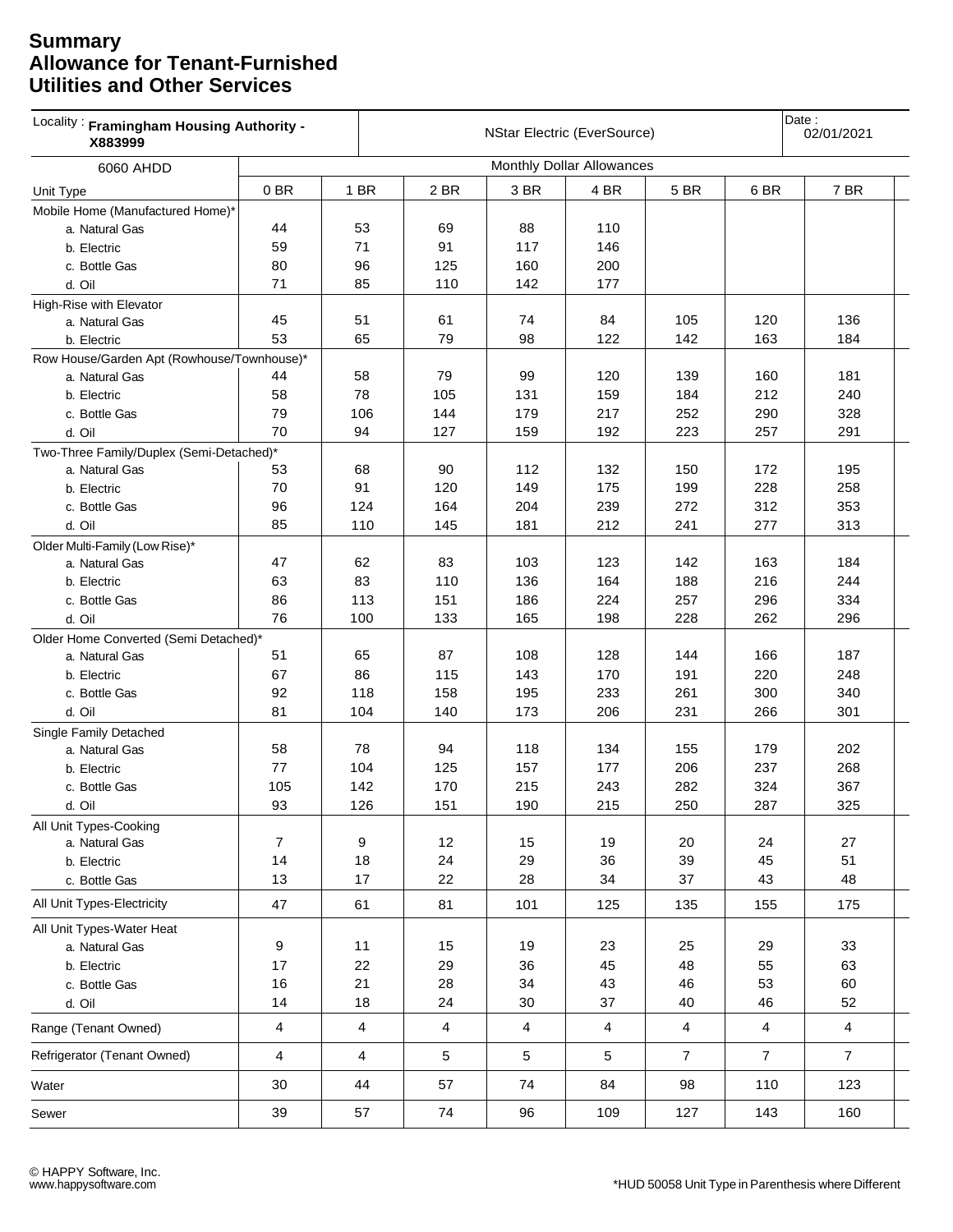#### **Summary - Air Conditioning Allowance for Tenant-Furnished Utilities and Other Services**

| Locality: Framingham Housing Authority -<br>X883999 | <b>NStar Electric (EverSource)</b> |                                  |      |      |      | Effective<br>02/01/2021<br>11/30/2022<br>Expires |      |  |
|-----------------------------------------------------|------------------------------------|----------------------------------|------|------|------|--------------------------------------------------|------|--|
| 6060 AHDD                                           |                                    | <b>Monthly Dollar Allowances</b> |      |      |      |                                                  |      |  |
| Unit Type                                           | 0 BR                               | 1 BR                             | 2 BR | 3 BR | 4 BR |                                                  | 5 BR |  |
|                                                     |                                    |                                  |      |      |      |                                                  |      |  |
| Mobile Home (Manufactured Home)*                    | 15                                 | 20                               | 27   | 33   | 39   |                                                  |      |  |
| High-Rise with Elevator                             | 10                                 | 12                               | 17   | 21   | 25   |                                                  | 28   |  |
| Row/House Garden Apt.<br>(Rowhouse/Townhouse)*      | 11                                 | 14                               | 18   | 23   | 27   |                                                  | 30   |  |
| Two-Three Family Duplex (Semi-<br>Detached)*        | 11                                 | 14                               | 18   | 23   | 27   |                                                  | 30   |  |
| Older Multi-Family (Low Rise)*                      | 10                                 | 12                               | 17   | 21   | 25   |                                                  | 28   |  |
| Older Home Converted (Semi-<br>Detached)*           | 11                                 | 14                               | 18   | 23   | 27   |                                                  | 30   |  |
| Single Family Detached                              | 18                                 | 23                               | 31   | 39   | 46   |                                                  | 52   |  |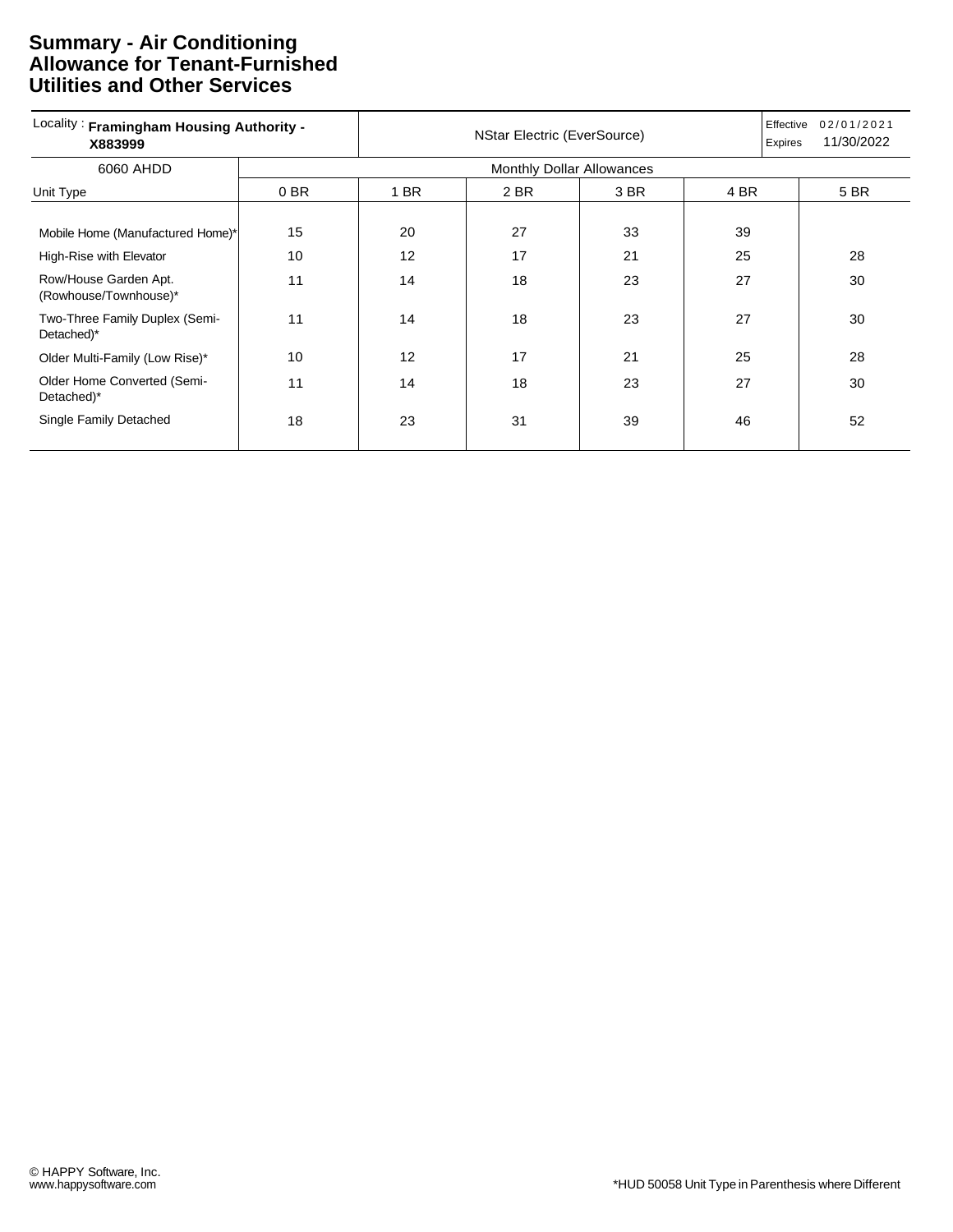| Locality                 | Unit Type                    | <b>Mobile Home</b><br>(Manufactured Home)*                                                            |        |                           | Effective<br>Expires | 2/01/2021<br>11/30/2022 |                         |      |                |
|--------------------------|------------------------------|-------------------------------------------------------------------------------------------------------|--------|---------------------------|----------------------|-------------------------|-------------------------|------|----------------|
| Utility or Service       |                              | <b>NStar Electric (EverSource)</b>                                                                    |        | Monthly Dollar Allowances |                      |                         |                         |      |                |
|                          | 6060                         | 0B                                                                                                    | $1$ BR | 2 BR                      | 3 BR                 |                         | 4 BR                    |      | 5 BR           |
| Heating                  | a. Natural Gas               | 44                                                                                                    | 53     | 69                        | 88                   |                         | 110                     |      |                |
|                          | b. Electric                  | 59                                                                                                    | 71     | 91                        | 117                  |                         | 146                     |      |                |
|                          | c. Bottle Gas                | 80                                                                                                    | 96     | 125                       | 160                  |                         | 200                     |      |                |
|                          | d. Oil                       | 71                                                                                                    | 85     | 110                       | 142                  |                         | 177                     |      |                |
|                          | e. Heat Pump                 |                                                                                                       |        |                           |                      |                         |                         |      |                |
| Cooking                  | a. Natural Gas               | $\overline{7}$                                                                                        | 9      | 12                        | 15                   |                         | 19                      |      |                |
|                          | b. Electric                  | 14                                                                                                    | 18     | 24                        | 29                   |                         | 36                      |      |                |
|                          | c. Bottle Gas                | 13                                                                                                    | 17     | 22                        | 28                   |                         | 34                      |      |                |
| <b>Other Electricity</b> |                              | 47                                                                                                    | 61     | 81                        | 101                  |                         | 125                     |      |                |
| Air Conditioning         |                              | 15                                                                                                    | 20     | 27                        | 33                   |                         | 39                      |      |                |
|                          | Water Heating a. Natural Gas | 9                                                                                                     | 11     | 15                        | 19                   |                         | 23                      |      |                |
|                          | b. Electric                  | 17                                                                                                    | 22     | 29                        | 36                   |                         | 45                      |      |                |
|                          | c. Bottle Gas                | 16                                                                                                    | 21     | 28                        | 34                   |                         | 43                      |      |                |
|                          | d. Oil                       | 14                                                                                                    | 18     | 24                        | 30                   |                         | 37                      |      |                |
| Water                    |                              | 30                                                                                                    | 44     | 57                        | 74                   |                         | 84                      |      |                |
| Sewer                    |                              | 39                                                                                                    | 57     | 74                        | 96                   |                         | 109                     |      |                |
| <b>Trash Collection</b>  |                              |                                                                                                       |        |                           |                      |                         |                         |      |                |
| Other -- specify         |                              |                                                                                                       |        |                           |                      |                         |                         |      |                |
| Range/Microwave          |                              | 4                                                                                                     | 4      | 4                         | 4                    |                         | 4                       |      |                |
| Refrigerator             |                              | 4                                                                                                     | 4      | 5                         | $\,$ 5 $\,$          |                         | 5                       |      |                |
|                          |                              | Actual Family Allowances - May be used by the family to compute allowance while searching for a unit. |        |                           |                      |                         | Utility or Service      | \$   | per month cost |
|                          |                              |                                                                                                       |        |                           |                      | Heating<br>Cooking      |                         |      |                |
| Head of Household Name   |                              |                                                                                                       |        |                           |                      |                         | <b>Other Electric</b>   |      |                |
|                          |                              |                                                                                                       |        |                           |                      |                         | Air Conditioning        |      |                |
| <b>Unit Address</b>      |                              |                                                                                                       |        |                           |                      |                         | <b>Water Heating</b>    |      |                |
|                          |                              |                                                                                                       |        |                           |                      | Water<br>Sewer          |                         |      |                |
|                          |                              |                                                                                                       |        |                           |                      |                         | <b>Trash Collection</b> |      |                |
|                          |                              |                                                                                                       |        |                           |                      |                         | Range/Microwave         |      |                |
|                          |                              |                                                                                                       |        |                           |                      |                         | Refrigerator            |      |                |
| Number of Bedrooms       |                              |                                                                                                       |        |                           |                      | Other                   |                         |      |                |
|                          |                              |                                                                                                       |        |                           |                      |                         |                         |      |                |
|                          |                              |                                                                                                       |        |                           |                      | <b>Total</b>            |                         | $\,$ |                |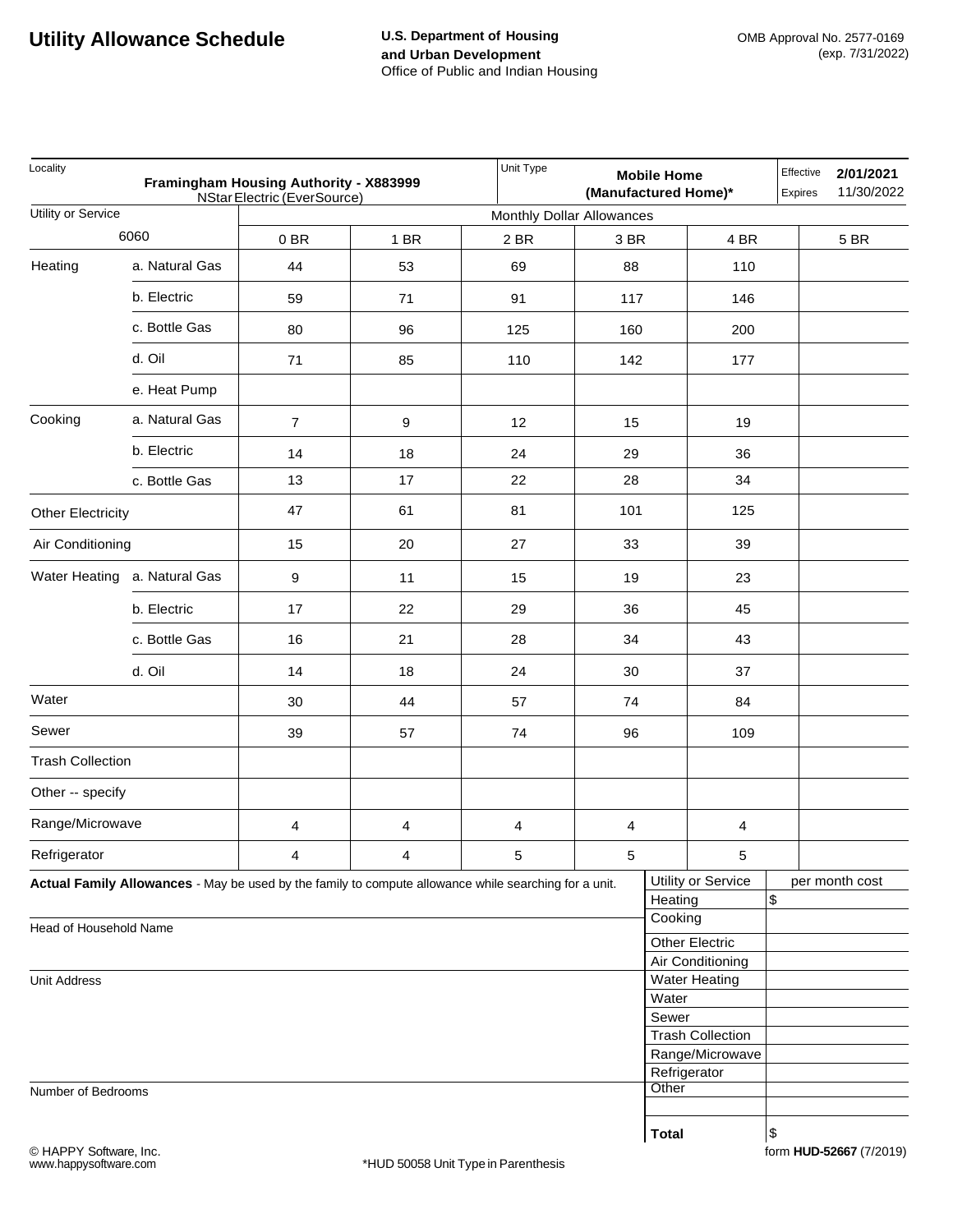| Locality<br>Framingham Housing Authority - X883999<br>NStar Electric (EverSource) |                |                |      |                                                                                                       | Unit Type<br>Effective<br>2/01/2021<br><b>High Rise</b><br>(High Rise with Elevator)*<br>11/30/2022<br>Expires |              |                                 |    |                         |
|-----------------------------------------------------------------------------------|----------------|----------------|------|-------------------------------------------------------------------------------------------------------|----------------------------------------------------------------------------------------------------------------|--------------|---------------------------------|----|-------------------------|
| Utility or Service                                                                |                |                |      | Monthly Dollar Allowances                                                                             |                                                                                                                |              |                                 |    |                         |
|                                                                                   |                | 0BR            | 1 BR | 2 BR                                                                                                  | 3 BR                                                                                                           |              | 4 BR                            |    | 5 BR                    |
| Heating                                                                           | a. Natural Gas | 45             | 51   | 61                                                                                                    | 74                                                                                                             |              | 84                              |    | 105                     |
|                                                                                   | b. Electric    | 53             | 65   | 79                                                                                                    | 98                                                                                                             |              | 122                             |    | 142                     |
|                                                                                   | c. Bottle Gas  |                |      |                                                                                                       |                                                                                                                |              |                                 |    |                         |
|                                                                                   | d. Oil         |                |      |                                                                                                       |                                                                                                                |              |                                 |    |                         |
|                                                                                   | e. Heat Pump   |                |      |                                                                                                       |                                                                                                                |              |                                 |    |                         |
| Cooking                                                                           | a. Natural Gas | $\overline{7}$ | 9    | 12                                                                                                    | 15                                                                                                             |              | 19                              |    | 20                      |
|                                                                                   | b. Electric    | 14             | 18   | 24                                                                                                    | 29                                                                                                             |              | 36                              |    | 39                      |
|                                                                                   | c. Bottle Gas  |                |      |                                                                                                       |                                                                                                                |              |                                 |    |                         |
| <b>Other Electricity</b>                                                          |                | 47             | 61   | 81                                                                                                    | 101                                                                                                            |              | 125                             |    | 135                     |
| Air Conditioning                                                                  |                | 10             | 12   | 17                                                                                                    | 21                                                                                                             |              | 25                              |    | 28                      |
| Water Heating a. Natural Gas                                                      |                | 9              | 11   | 15                                                                                                    | 19                                                                                                             |              | 23                              |    | 25                      |
|                                                                                   | b. Electric    | 17             | 22   | 29                                                                                                    | 36                                                                                                             |              | 45                              |    | 48                      |
|                                                                                   | c. Bottle Gas  |                |      |                                                                                                       |                                                                                                                |              |                                 |    |                         |
|                                                                                   | d. Oil         |                |      |                                                                                                       |                                                                                                                |              |                                 |    |                         |
| Water                                                                             |                | 30             | 44   | 57                                                                                                    | 74                                                                                                             |              | 84                              |    | 98                      |
| Sewer                                                                             |                | 39             | 57   | 74                                                                                                    | 96                                                                                                             |              | 109                             |    | 127                     |
| <b>Trash Collection</b>                                                           |                |                |      |                                                                                                       |                                                                                                                |              |                                 |    |                         |
| Other -- specify                                                                  |                |                |      |                                                                                                       |                                                                                                                |              |                                 |    |                         |
| Range/Microwave                                                                   |                | 4              | 4    | 4                                                                                                     | 4                                                                                                              |              | 4                               |    | 4                       |
| Refrigerator                                                                      |                | 4              | 4    | 5                                                                                                     | $\sqrt{5}$                                                                                                     |              | 5                               |    | $\overline{7}$          |
|                                                                                   |                |                |      | Actual Family Allowances - May be used by the family to compute allowance while searching for a unit. |                                                                                                                | Heating      | Utility or Service              | \$ | per month cost          |
|                                                                                   |                |                |      |                                                                                                       |                                                                                                                | Cooking      |                                 |    |                         |
| Head of Household Name                                                            |                |                |      |                                                                                                       |                                                                                                                |              | <b>Other Electric</b>           |    |                         |
|                                                                                   |                |                |      |                                                                                                       |                                                                                                                |              | Air Conditioning                |    |                         |
| <b>Unit Address</b>                                                               |                |                |      |                                                                                                       |                                                                                                                | Water        | <b>Water Heating</b>            |    |                         |
|                                                                                   |                |                |      |                                                                                                       |                                                                                                                | Sewer        |                                 |    |                         |
|                                                                                   |                |                |      |                                                                                                       |                                                                                                                |              | <b>Trash Collection</b>         |    |                         |
|                                                                                   |                |                |      |                                                                                                       |                                                                                                                |              | Range/Microwave<br>Refrigerator |    |                         |
| Number of Bedrooms                                                                |                |                |      |                                                                                                       |                                                                                                                | Other        |                                 |    |                         |
|                                                                                   |                |                |      |                                                                                                       |                                                                                                                |              |                                 |    |                         |
|                                                                                   |                |                |      |                                                                                                       |                                                                                                                | <b>Total</b> |                                 | \$ |                         |
| © HAPPY Software, Inc.<br>www.happysoftware.com                                   |                |                |      | *HUD 50058 Unit Type in Parenthesis                                                                   |                                                                                                                |              |                                 |    | form HUD-52667 (7/2019) |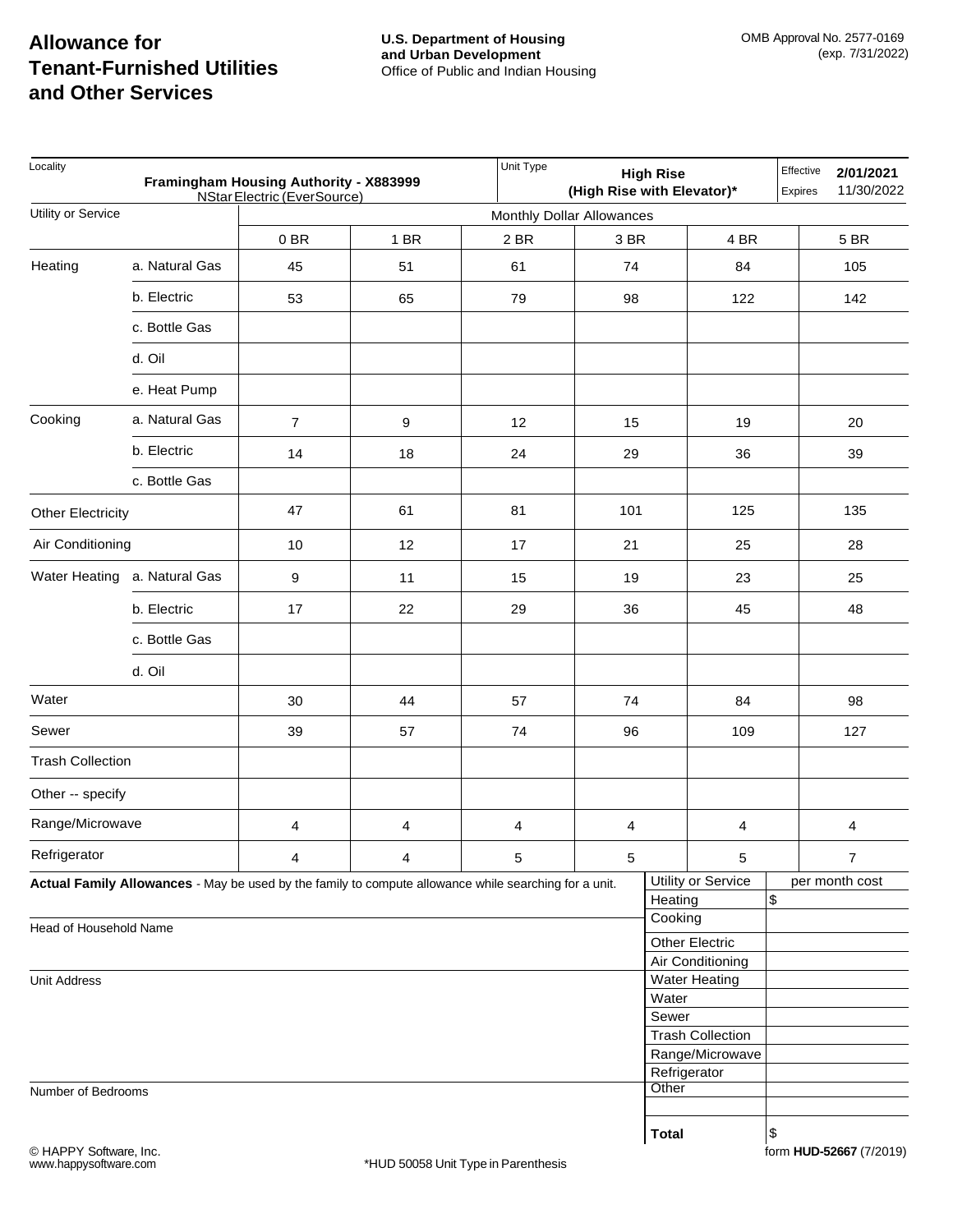| Locality<br>Framingham Housing Authority - X883999<br>NStar Electric (EverSource) |                              |                                                                                                       |      |                                     | Unit Type Row House / Garden Apartment<br>Effective<br>2/01/2021<br>11/30/2022<br>(Rowhouse/Townhouse)*<br>Expires |              |                                          |    |                         |
|-----------------------------------------------------------------------------------|------------------------------|-------------------------------------------------------------------------------------------------------|------|-------------------------------------|--------------------------------------------------------------------------------------------------------------------|--------------|------------------------------------------|----|-------------------------|
| Utility or Service                                                                |                              |                                                                                                       |      | Monthly Dollar Allowances           |                                                                                                                    |              |                                          |    |                         |
|                                                                                   |                              | 0BR                                                                                                   | 1 BR | 2 BR                                | 3 BR                                                                                                               |              | 4 BR                                     |    | 5 BR                    |
| Heating                                                                           | a. Natural Gas               | 44                                                                                                    | 58   | 79                                  | 99                                                                                                                 |              | 120                                      |    | 139                     |
|                                                                                   | b. Electric                  | 58                                                                                                    | 78   | 105                                 | 131                                                                                                                |              | 159                                      |    | 184                     |
|                                                                                   | c. Bottle Gas                | 79                                                                                                    | 106  | 144                                 | 179                                                                                                                |              | 217                                      |    | 252                     |
|                                                                                   | d. Oil                       | 70                                                                                                    | 94   | 127                                 | 159                                                                                                                |              | 192                                      |    | 223                     |
|                                                                                   | e. Heat Pump                 |                                                                                                       |      |                                     |                                                                                                                    |              |                                          |    |                         |
| Cooking                                                                           | a. Natural Gas               | $\overline{7}$                                                                                        | 9    | 12                                  | 15                                                                                                                 |              |                                          |    | 20                      |
|                                                                                   | b. Electric                  | 14                                                                                                    | 18   | 24                                  | 29                                                                                                                 |              | 36                                       |    | 39                      |
|                                                                                   | c. Bottle Gas                | 13                                                                                                    | $17$ | 22                                  | 28                                                                                                                 |              | 34                                       |    | 37                      |
| <b>Other Electricity</b>                                                          |                              | 47                                                                                                    | 61   | 81                                  | 101                                                                                                                |              | 125                                      |    | 135                     |
| Air Conditioning                                                                  |                              | 11                                                                                                    | 14   | 18                                  | 23                                                                                                                 |              | 27                                       |    | 30                      |
|                                                                                   | Water Heating a. Natural Gas | 9                                                                                                     | 11   | 15                                  | 19                                                                                                                 |              | 23                                       |    | 25                      |
|                                                                                   | b. Electric                  | 17                                                                                                    | 22   | 29                                  | 36                                                                                                                 |              | 45                                       |    | 48                      |
|                                                                                   | c. Bottle Gas                | 16                                                                                                    | 21   | 28                                  | 34                                                                                                                 |              | 43                                       |    | 46                      |
|                                                                                   | d. Oil                       | 14                                                                                                    | 18   | 24                                  | 30                                                                                                                 |              | 37                                       |    | 40                      |
| Water                                                                             |                              | 30                                                                                                    | 44   | 57                                  | 74                                                                                                                 |              | 84                                       |    | 98                      |
| Sewer                                                                             |                              | 39                                                                                                    | 57   | 74                                  | 96                                                                                                                 |              | 109                                      |    | 127                     |
| <b>Trash Collection</b>                                                           |                              |                                                                                                       |      |                                     |                                                                                                                    |              |                                          |    |                         |
| Other -- specify                                                                  |                              |                                                                                                       |      |                                     |                                                                                                                    |              |                                          |    |                         |
| Range/Microwave                                                                   |                              | 4                                                                                                     | 4    | 4                                   | 4                                                                                                                  |              | 4                                        |    | 4                       |
| Refrigerator                                                                      |                              | 4                                                                                                     | 4    | 5                                   | $\sqrt{5}$                                                                                                         |              | 5                                        |    | $\overline{7}$          |
|                                                                                   |                              | Actual Family Allowances - May be used by the family to compute allowance while searching for a unit. |      |                                     |                                                                                                                    | Heating      | Utility or Service                       | \$ | per month cost          |
| Head of Household Name                                                            |                              |                                                                                                       |      |                                     |                                                                                                                    | Cooking      |                                          |    |                         |
|                                                                                   |                              |                                                                                                       |      |                                     |                                                                                                                    |              | Other Electric                           |    |                         |
| <b>Unit Address</b>                                                               |                              |                                                                                                       |      |                                     |                                                                                                                    |              | Air Conditioning<br><b>Water Heating</b> |    |                         |
|                                                                                   |                              |                                                                                                       |      |                                     |                                                                                                                    | Water        |                                          |    |                         |
|                                                                                   |                              |                                                                                                       |      |                                     |                                                                                                                    | Sewer        |                                          |    |                         |
|                                                                                   |                              |                                                                                                       |      |                                     |                                                                                                                    |              | <b>Trash Collection</b>                  |    |                         |
|                                                                                   |                              |                                                                                                       |      |                                     |                                                                                                                    |              | Range/Microwave<br>Refrigerator          |    |                         |
| Number of Bedrooms                                                                |                              |                                                                                                       |      |                                     |                                                                                                                    | Other        |                                          |    |                         |
|                                                                                   |                              |                                                                                                       |      |                                     |                                                                                                                    |              |                                          |    |                         |
| © HAPPY Software, Inc.<br>www.happysoftware.com                                   |                              |                                                                                                       |      | *HUD 50058 Unit Type in Parenthesis |                                                                                                                    | <b>Total</b> |                                          | \$ | form HUD-52667 (7/2019) |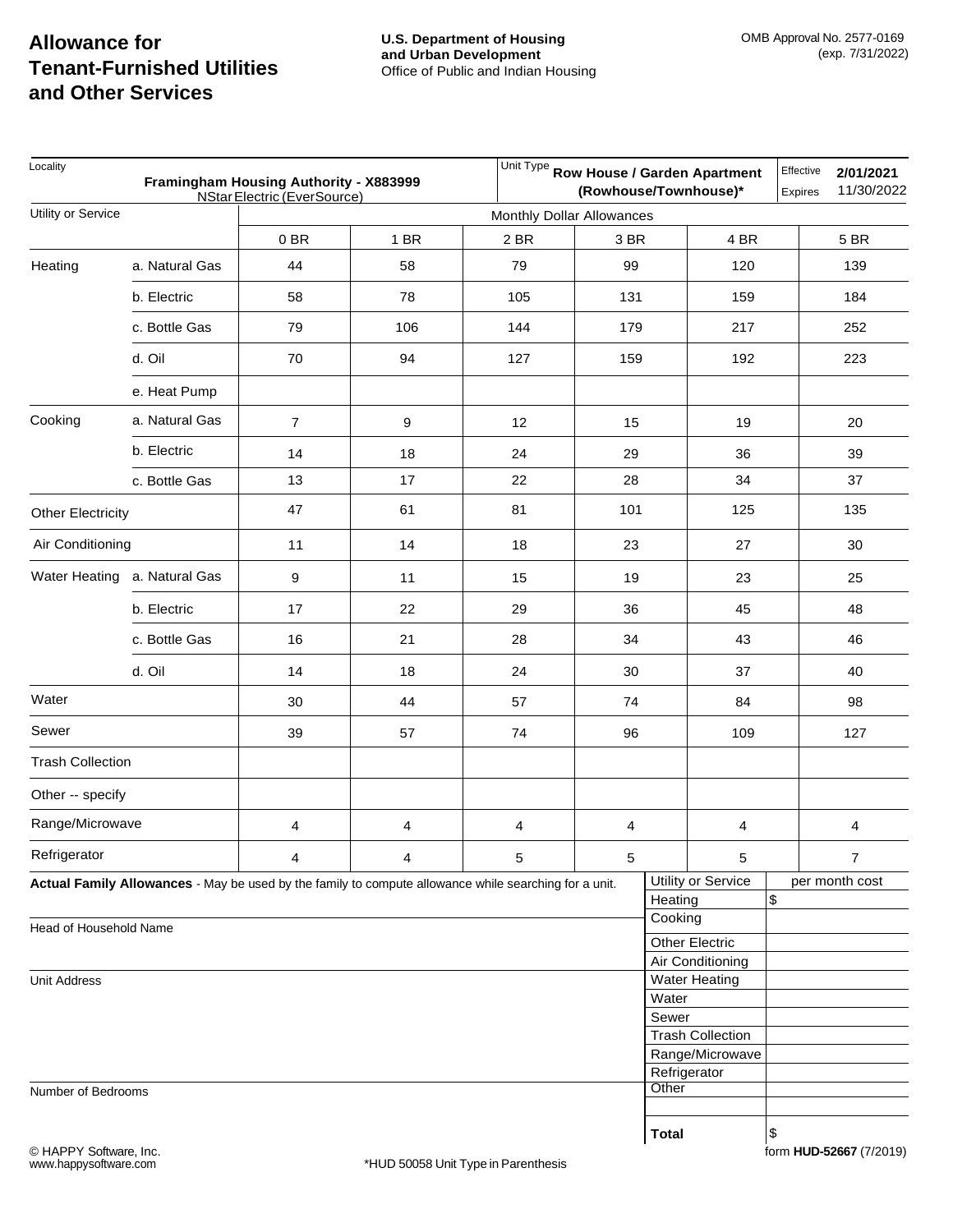| Locality<br>Framingham Housing Authority - X883999<br>NStar Electric (EverSource) |                |                                                                                                       |      |                           | <b>Older Multi Family</b> | (Low Rise)*  |                                          | Effective<br>Expires | 2/01/2021<br>11/30/2022 |
|-----------------------------------------------------------------------------------|----------------|-------------------------------------------------------------------------------------------------------|------|---------------------------|---------------------------|--------------|------------------------------------------|----------------------|-------------------------|
| Utility or Service                                                                |                |                                                                                                       |      | Monthly Dollar Allowances |                           |              |                                          |                      |                         |
|                                                                                   |                | 0BR                                                                                                   | 1 BR | 2 BR                      | 3 BR                      |              | 4 BR                                     |                      | 5 BR                    |
| Heating                                                                           | a. Natural Gas | 47                                                                                                    | 62   | 83                        | 103                       |              | 123                                      |                      | 142                     |
|                                                                                   | b. Electric    | 63                                                                                                    | 83   | 110                       | 136                       |              | 164                                      |                      | 188                     |
|                                                                                   | c. Bottle Gas  | 86                                                                                                    | 113  | 151                       | 186                       |              | 224                                      |                      | 257                     |
|                                                                                   | d. Oil         | 76                                                                                                    | 100  | 133                       | 165                       |              | 198                                      |                      | 228                     |
|                                                                                   | e. Heat Pump   |                                                                                                       |      |                           |                           |              |                                          |                      |                         |
| Cooking                                                                           | a. Natural Gas | $\overline{7}$                                                                                        | 9    | 12                        | 15                        |              | 19                                       |                      | 20                      |
|                                                                                   | b. Electric    | 14                                                                                                    | 18   | 24                        | 29                        |              | 36                                       |                      | 39                      |
|                                                                                   | c. Bottle Gas  | 13                                                                                                    | $17$ | 22                        | 28                        |              | 34                                       |                      | 37                      |
| Other Electricity                                                                 |                | 47                                                                                                    | 61   | 81                        | 101                       |              | 125                                      |                      | 135                     |
| Air Conditioning                                                                  |                | 10                                                                                                    | 12   | 17                        | 21                        |              | 25                                       |                      | 28                      |
| Water Heating a. Natural Gas                                                      |                | $\boldsymbol{9}$                                                                                      | 11   | 15                        | 19                        |              | 23                                       |                      | 25                      |
|                                                                                   | b. Electric    | 17                                                                                                    | 22   | 29                        | 36                        |              | 45                                       |                      | 48                      |
|                                                                                   | c. Bottle Gas  | 16                                                                                                    | 21   | 28                        | 34                        |              | 43                                       |                      | 46                      |
|                                                                                   | d. Oil         | 14                                                                                                    | 18   | 24                        | 30                        | 37           |                                          |                      | 40                      |
| Water                                                                             |                | 30                                                                                                    | 44   | 57                        | 74                        |              | 84                                       |                      | 98                      |
| Sewer                                                                             |                | 39                                                                                                    | 57   | 74                        | 96                        |              | 109                                      |                      | 127                     |
| <b>Trash Collection</b>                                                           |                |                                                                                                       |      |                           |                           |              |                                          |                      |                         |
| Other -- specify                                                                  |                |                                                                                                       |      |                           |                           |              |                                          |                      |                         |
| Range/Microwave                                                                   |                | 4                                                                                                     | 4    | 4                         | $\overline{4}$            |              | 4                                        |                      | 4                       |
| Refrigerator                                                                      |                | 4                                                                                                     | 4    | 5                         | $5\overline{)}$           |              | 5                                        |                      | $\overline{7}$          |
|                                                                                   |                | Actual Family Allowances - May be used by the family to compute allowance while searching for a unit. |      |                           |                           | Heating      | Utility or Service                       | \$                   | per month cost          |
| Head of Household Name                                                            |                |                                                                                                       |      |                           |                           | Cooking      |                                          |                      |                         |
|                                                                                   |                |                                                                                                       |      |                           |                           |              | <b>Other Electric</b>                    |                      |                         |
| <b>Unit Address</b>                                                               |                |                                                                                                       |      |                           |                           |              | Air Conditioning<br><b>Water Heating</b> |                      |                         |
|                                                                                   |                |                                                                                                       |      |                           |                           | Water        |                                          |                      |                         |
|                                                                                   |                |                                                                                                       |      |                           |                           | Sewer        |                                          |                      |                         |
|                                                                                   |                |                                                                                                       |      |                           |                           |              | <b>Trash Collection</b>                  |                      |                         |
|                                                                                   |                |                                                                                                       |      |                           |                           |              | Range/Microwave                          |                      |                         |
|                                                                                   |                |                                                                                                       |      |                           |                           | Other        | Refrigerator                             |                      |                         |
| Number of Bedrooms                                                                |                |                                                                                                       |      |                           |                           |              |                                          |                      |                         |
|                                                                                   |                |                                                                                                       |      |                           |                           | <b>Total</b> |                                          | \$                   |                         |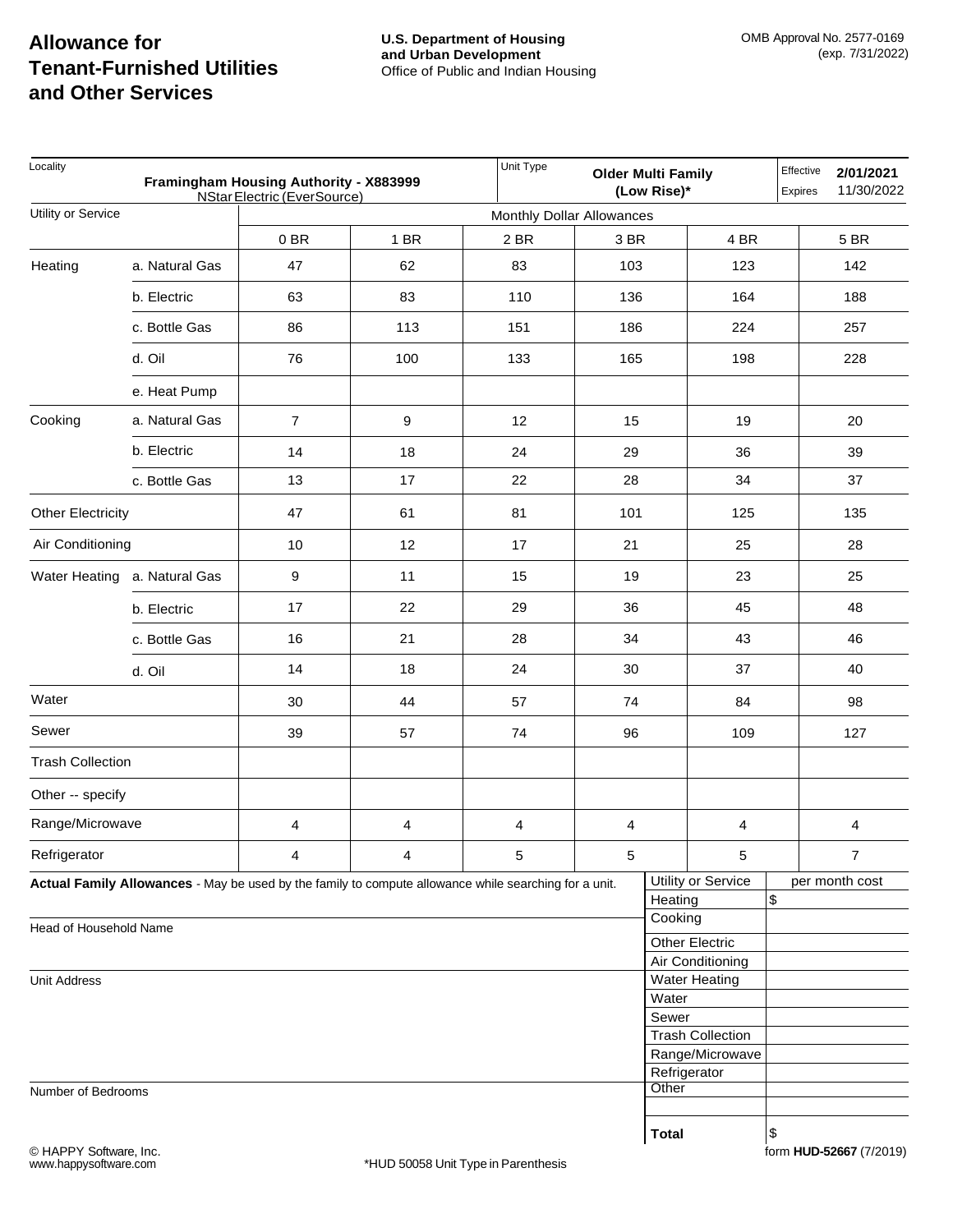| Locality<br>Framingham Housing Authority - X883999<br>NStar Electric (EverSource) |                |                                                                                                       |      |                           | Effective<br><b>Older Home Converted</b><br>(Semi-Detached)*<br><b>Expires</b> |              |                         |    | 2/01/2021<br>11/30/2022  |
|-----------------------------------------------------------------------------------|----------------|-------------------------------------------------------------------------------------------------------|------|---------------------------|--------------------------------------------------------------------------------|--------------|-------------------------|----|--------------------------|
| Utility or Service                                                                |                |                                                                                                       |      | Monthly Dollar Allowances |                                                                                |              |                         |    |                          |
|                                                                                   |                | 0BR                                                                                                   | 1 BR | 2 BR                      | 3 BR                                                                           |              | 4 BR                    |    | 5 BR                     |
| Heating                                                                           | a. Natural Gas | 51                                                                                                    | 65   | 87                        | 108                                                                            |              | 128                     |    | 144                      |
|                                                                                   | b. Electric    | 67                                                                                                    | 86   | 115                       | 143                                                                            |              | 170                     |    | 191                      |
|                                                                                   | c. Bottle Gas  | 92                                                                                                    | 118  | 158                       | 195                                                                            |              | 233                     |    | 261                      |
|                                                                                   | d. Oil         | 81                                                                                                    | 104  | 140                       | 173                                                                            |              | 206                     |    | 231                      |
|                                                                                   | e. Heat Pump   |                                                                                                       |      |                           |                                                                                |              |                         |    |                          |
| Cooking                                                                           | a. Natural Gas | $\overline{7}$                                                                                        | 9    | 12                        | 15                                                                             |              | 19                      |    | 20                       |
|                                                                                   | b. Electric    | 14                                                                                                    | 18   | 24                        | 29                                                                             |              | 36                      |    | 39                       |
|                                                                                   | c. Bottle Gas  | 13                                                                                                    | $17$ | 22                        | 28                                                                             |              | 34                      |    | 37                       |
| Other Electricity                                                                 |                | 47                                                                                                    | 61   | 81                        | 101                                                                            |              | 125                     |    | 135                      |
| Air Conditioning                                                                  |                | 11                                                                                                    | 14   | 18                        | 23                                                                             |              | 27                      |    | 30                       |
| Water Heating a. Natural Gas                                                      |                | $\boldsymbol{9}$                                                                                      | 11   | 15                        | 19                                                                             |              | 23                      |    | 25                       |
|                                                                                   | b. Electric    | 17                                                                                                    | 22   | 29                        | 36                                                                             |              | 45                      |    | 48                       |
|                                                                                   | c. Bottle Gas  | 16                                                                                                    | 21   | 28                        | 34                                                                             |              | 43                      |    | 46                       |
|                                                                                   | d. Oil         | 14                                                                                                    | 18   | 24                        | 30                                                                             |              | 37                      |    | 40                       |
| Water                                                                             |                | 30                                                                                                    | 44   | 57                        | 74                                                                             |              | 84                      |    | 98                       |
| Sewer                                                                             |                | 39                                                                                                    | 57   | 74                        | 96                                                                             |              | 109                     |    | 127                      |
| <b>Trash Collection</b>                                                           |                |                                                                                                       |      |                           |                                                                                |              |                         |    |                          |
| Other -- specify                                                                  |                |                                                                                                       |      |                           |                                                                                |              |                         |    |                          |
| Range/Microwave                                                                   |                | 4                                                                                                     | 4    | 4                         | $\overline{\mathbf{4}}$                                                        |              | 4                       |    | $\overline{\mathcal{A}}$ |
| Refrigerator                                                                      |                | 4                                                                                                     | 4    | 5                         | $\sqrt{5}$                                                                     |              | 5                       |    | $\overline{7}$           |
|                                                                                   |                | Actual Family Allowances - May be used by the family to compute allowance while searching for a unit. |      |                           |                                                                                | Heating      | Utility or Service      | \$ | per month cost           |
| Head of Household Name                                                            |                |                                                                                                       |      |                           |                                                                                | Cooking      |                         |    |                          |
|                                                                                   |                |                                                                                                       |      |                           |                                                                                |              | <b>Other Electric</b>   |    |                          |
|                                                                                   |                |                                                                                                       |      |                           |                                                                                |              | Air Conditioning        |    |                          |
| <b>Unit Address</b>                                                               |                |                                                                                                       |      |                           |                                                                                | Water        | <b>Water Heating</b>    |    |                          |
|                                                                                   |                |                                                                                                       |      |                           |                                                                                | Sewer        |                         |    |                          |
|                                                                                   |                |                                                                                                       |      |                           |                                                                                |              | <b>Trash Collection</b> |    |                          |
|                                                                                   |                |                                                                                                       |      |                           |                                                                                |              | Range/Microwave         |    |                          |
|                                                                                   |                |                                                                                                       |      |                           |                                                                                | Refrigerator |                         |    |                          |
| Number of Bedrooms                                                                |                |                                                                                                       |      |                           |                                                                                | Other        |                         |    |                          |
|                                                                                   |                |                                                                                                       |      |                           |                                                                                |              |                         |    |                          |
|                                                                                   |                |                                                                                                       |      |                           |                                                                                | <b>Total</b> |                         | \$ |                          |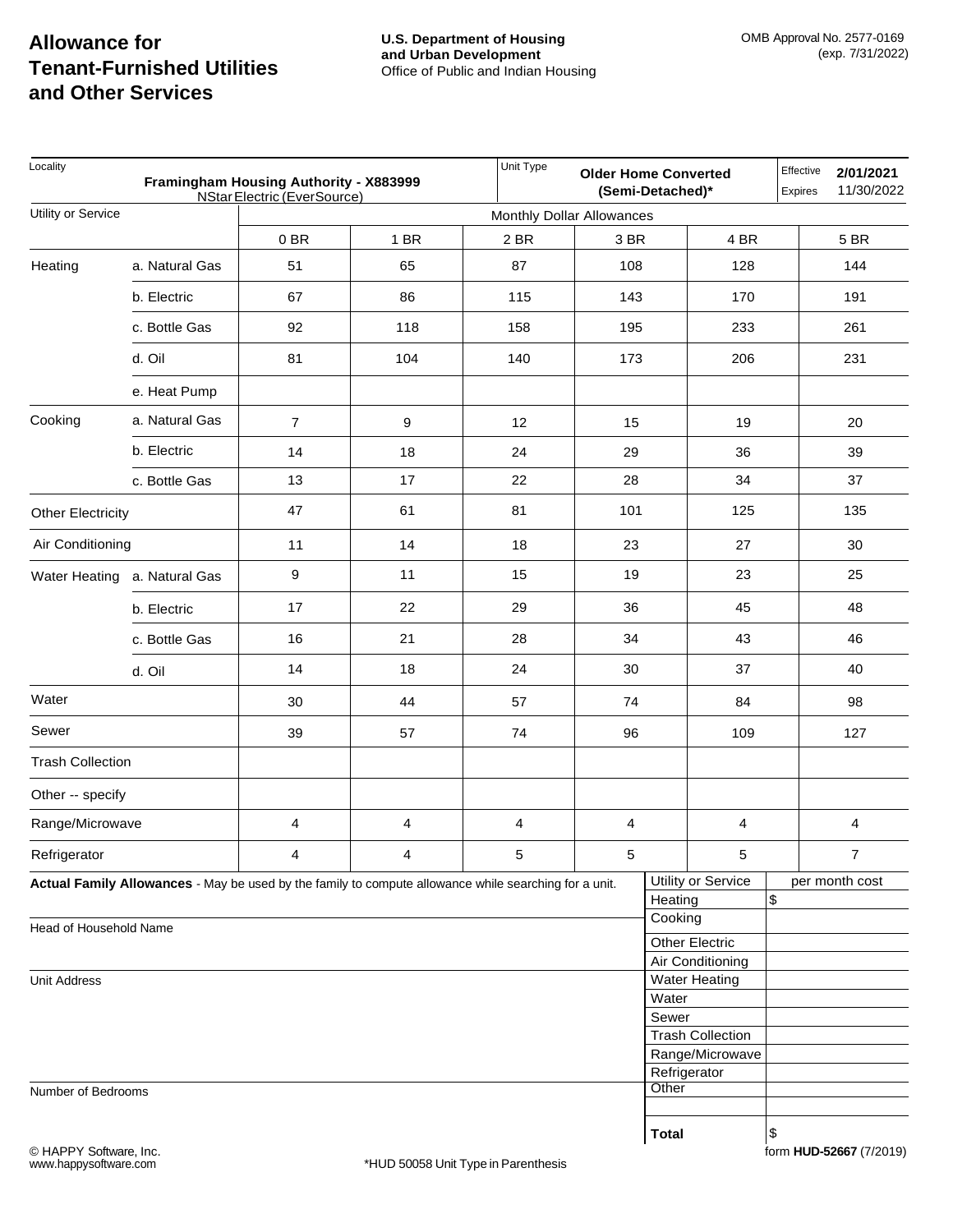| Locality<br>Framingham Housing Authority - X883999<br>NStar Electric (EverSource) |                              |                                                                                                       |      | Unit Type                 | <b>Duplex &amp; Two/Three Family</b><br>(Semi Detached)* |                                          |                         |    | Effective<br>2/01/2021<br>11/30/2022<br><b>Expires</b> |  |
|-----------------------------------------------------------------------------------|------------------------------|-------------------------------------------------------------------------------------------------------|------|---------------------------|----------------------------------------------------------|------------------------------------------|-------------------------|----|--------------------------------------------------------|--|
| Utility or Service                                                                |                              |                                                                                                       |      | Monthly Dollar Allowances |                                                          |                                          |                         |    |                                                        |  |
|                                                                                   |                              | 0BR                                                                                                   | 1 BR | 2 BR                      | 3 BR                                                     |                                          | 4 BR                    |    | 5 BR                                                   |  |
| Heating                                                                           | a. Natural Gas               | 53                                                                                                    | 68   | 90                        | 112                                                      |                                          | 132                     |    | 150                                                    |  |
|                                                                                   | b. Electric                  | 70                                                                                                    | 91   | 120                       | 149                                                      |                                          | 175                     |    | 199                                                    |  |
|                                                                                   | c. Bottle Gas                | 96                                                                                                    | 124  | 164                       | 204                                                      |                                          | 239                     |    | 272                                                    |  |
|                                                                                   | d. Oil                       | 85                                                                                                    | 110  | 145                       | 181                                                      |                                          | 212                     |    | 241                                                    |  |
|                                                                                   | e. Heat Pump                 |                                                                                                       |      |                           |                                                          |                                          |                         |    |                                                        |  |
| Cooking                                                                           | a. Natural Gas               | $\overline{7}$                                                                                        | 9    | 12                        | 15                                                       |                                          | 19                      |    | 20                                                     |  |
|                                                                                   | b. Electric                  | 14                                                                                                    | 18   | 24                        | 29                                                       |                                          | 36                      |    | 39                                                     |  |
|                                                                                   | c. Bottle Gas                | 13                                                                                                    | $17$ | 22                        | 28                                                       |                                          | 34                      |    | 37                                                     |  |
| <b>Other Electricity</b>                                                          |                              | 47                                                                                                    | 61   | 81                        | 101                                                      |                                          | 125                     |    | 135                                                    |  |
| Air Conditioning                                                                  |                              | 11                                                                                                    | 14   | 18                        | 23                                                       |                                          | 27                      |    | 30                                                     |  |
|                                                                                   | Water Heating a. Natural Gas | $9\,$                                                                                                 | 11   | 15                        | 19                                                       |                                          | 23                      |    | 25                                                     |  |
|                                                                                   | b. Electric                  | 17                                                                                                    | 22   | 29                        | 36                                                       |                                          | 45                      |    | 48                                                     |  |
|                                                                                   | c. Bottle Gas                | 16                                                                                                    | 21   | 28                        | 34                                                       |                                          | 43                      |    | 46                                                     |  |
|                                                                                   | d. Oil                       | 14                                                                                                    | 18   | 24                        | 30                                                       |                                          | 37                      |    | 40                                                     |  |
| Water                                                                             |                              | 30                                                                                                    | 44   | 57                        | 74                                                       |                                          | 84                      |    | 98                                                     |  |
| Sewer                                                                             |                              | 39                                                                                                    | 57   | 74                        | 96                                                       |                                          | 109                     |    | 127                                                    |  |
| <b>Trash Collection</b>                                                           |                              |                                                                                                       |      |                           |                                                          |                                          |                         |    |                                                        |  |
| Other -- specify                                                                  |                              |                                                                                                       |      |                           |                                                          |                                          |                         |    |                                                        |  |
| Range/Microwave                                                                   |                              | 4                                                                                                     | 4    | 4                         | 4                                                        |                                          | 4                       |    | 4                                                      |  |
| Refrigerator                                                                      |                              | $\overline{4}$                                                                                        | 4    | 5                         | $5\phantom{.0}$                                          |                                          | 5                       |    | $\overline{7}$                                         |  |
|                                                                                   |                              | Actual Family Allowances - May be used by the family to compute allowance while searching for a unit. |      |                           |                                                          | Heating                                  | Utility or Service      |    | per month cost                                         |  |
| Head of Household Name                                                            |                              |                                                                                                       |      |                           |                                                          | Cooking                                  |                         | \$ |                                                        |  |
|                                                                                   |                              |                                                                                                       |      |                           |                                                          |                                          | <b>Other Electric</b>   |    |                                                        |  |
|                                                                                   |                              |                                                                                                       |      |                           |                                                          | Air Conditioning<br><b>Water Heating</b> |                         |    |                                                        |  |
| <b>Unit Address</b>                                                               |                              |                                                                                                       |      |                           |                                                          | Water                                    |                         |    |                                                        |  |
|                                                                                   |                              |                                                                                                       |      |                           |                                                          | Sewer                                    |                         |    |                                                        |  |
|                                                                                   |                              |                                                                                                       |      |                           |                                                          |                                          | <b>Trash Collection</b> |    |                                                        |  |
|                                                                                   |                              |                                                                                                       |      |                           |                                                          | Range/Microwave                          |                         |    |                                                        |  |
|                                                                                   |                              |                                                                                                       |      |                           |                                                          | Refrigerator                             |                         |    |                                                        |  |
| Number of Bedrooms                                                                |                              |                                                                                                       |      |                           |                                                          | Other                                    |                         |    |                                                        |  |
|                                                                                   |                              |                                                                                                       |      |                           |                                                          |                                          |                         |    |                                                        |  |
|                                                                                   |                              |                                                                                                       |      |                           |                                                          | <b>Total</b>                             | $\$$                    |    |                                                        |  |

form **HUD-52667** (7/2019)